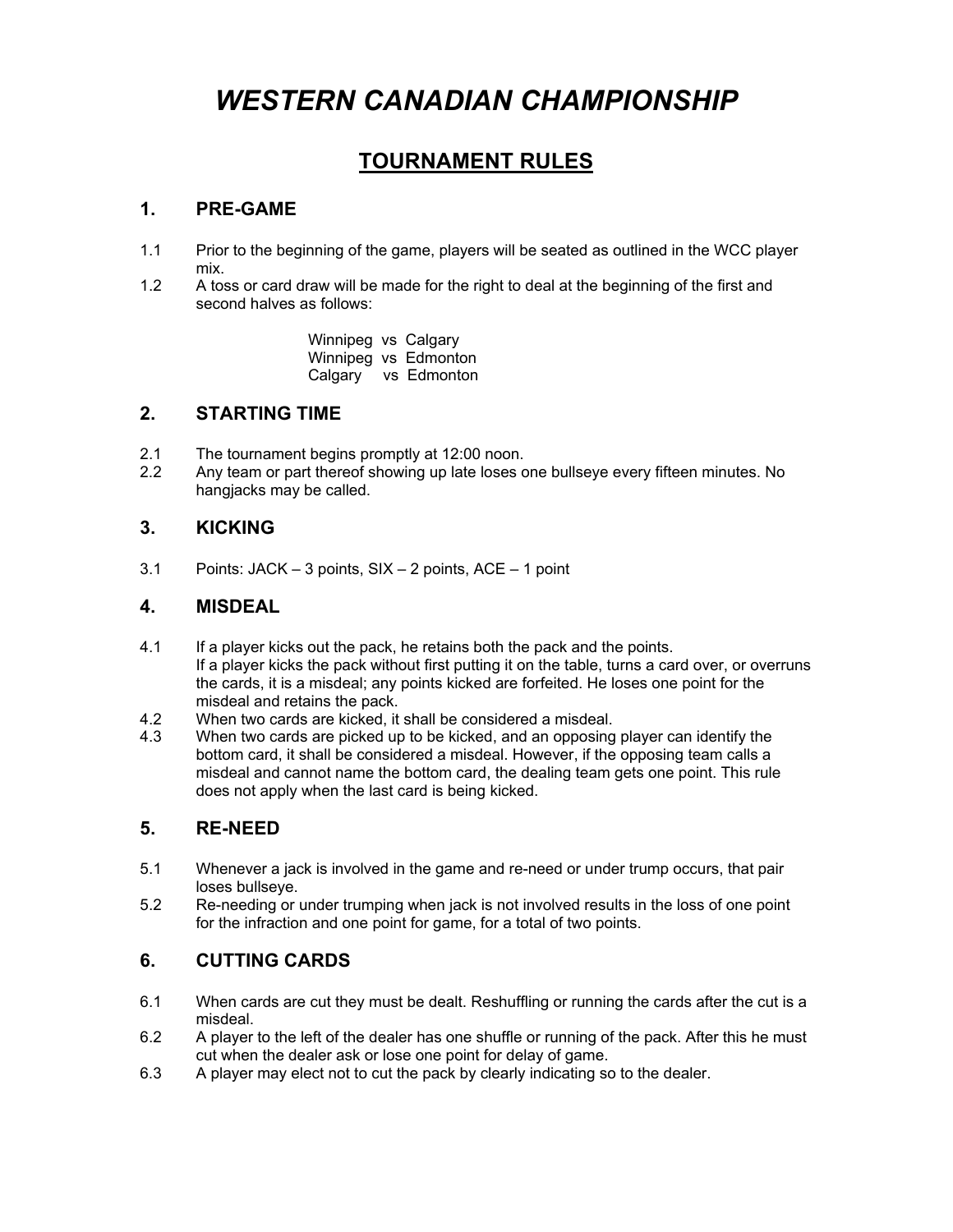#### **7. FLUSH HAND**

7.1 A flush hand can be played on either side.

#### **8. PLAYING WITHOUT TRUMP**

- 8.1 A hand without trump cannot play, by choice, on either side. However, any player can stand without trump providing his stand is blind.
- 8.2 Any player standing without trump after looking at his hand of cards will lose all points in that round to the opposing pair.

#### **9. CHEATING**

- 9.1 Any player found hiding; palming or stealing a card loses the bullseye.
- 9.2 Players looking at their cards unless privileged to do so, lose one point for the infraction.

#### **10. DELAY OF GAME**

- 10.1 When a player is deliberately retarding the process of the game, he would lose the bullseye. A maximum of 12 (twelve) seconds are allowed to a player after the last card is played.<br>10.2 Plavers
- Players are not allowed to leave the table during the game. A limit of 4 (four) minutes is allowed between games.

#### **11. CARD ON BOARD STANDS**

11.1 Card on board shall be defined as a card willfully played face up on the playing table.

#### **12. SCORING**

- 12.1 Points are counted in the following order of priority: HIGH, LOW, HANJACK OR PASSED JACK, GAME.
- 12.2 If the limit of 14 points is reached before the jack is hung, it does not count.
- 12.3 All points must be marked as they are played.
- 12.4 Players are responsible for the accuracy of their bullseyes and hangjacks on the master score sheet.

#### **13. SCORE SHEET**

- 13.1 The table score sheet is the official score.
- 13.2 The captains will be responsible for checking table score sheets against the master score sheet.
- 13.3 Discrepancies may be corrected at half time; however, no changes may be made to the master score sheet at the end of the game.

#### **14. DISPUTES**

- 14.1 Should a dispute arise in any match, the following procedure will be followed:
	- a) Leave all cards on the table. Any player who mixes any cards before the dispute is settled will automatically lose that dispute.
	- b) During a dispute, players walking away from the table automatically forfeit all rights to input into the decision making process.
	- c) The designated marshal shall be called upon to arbitrate the dispute.
	- d) In the event that the designated marshals' team is in the dispute, another marshal shall be called upon to arbitrate.